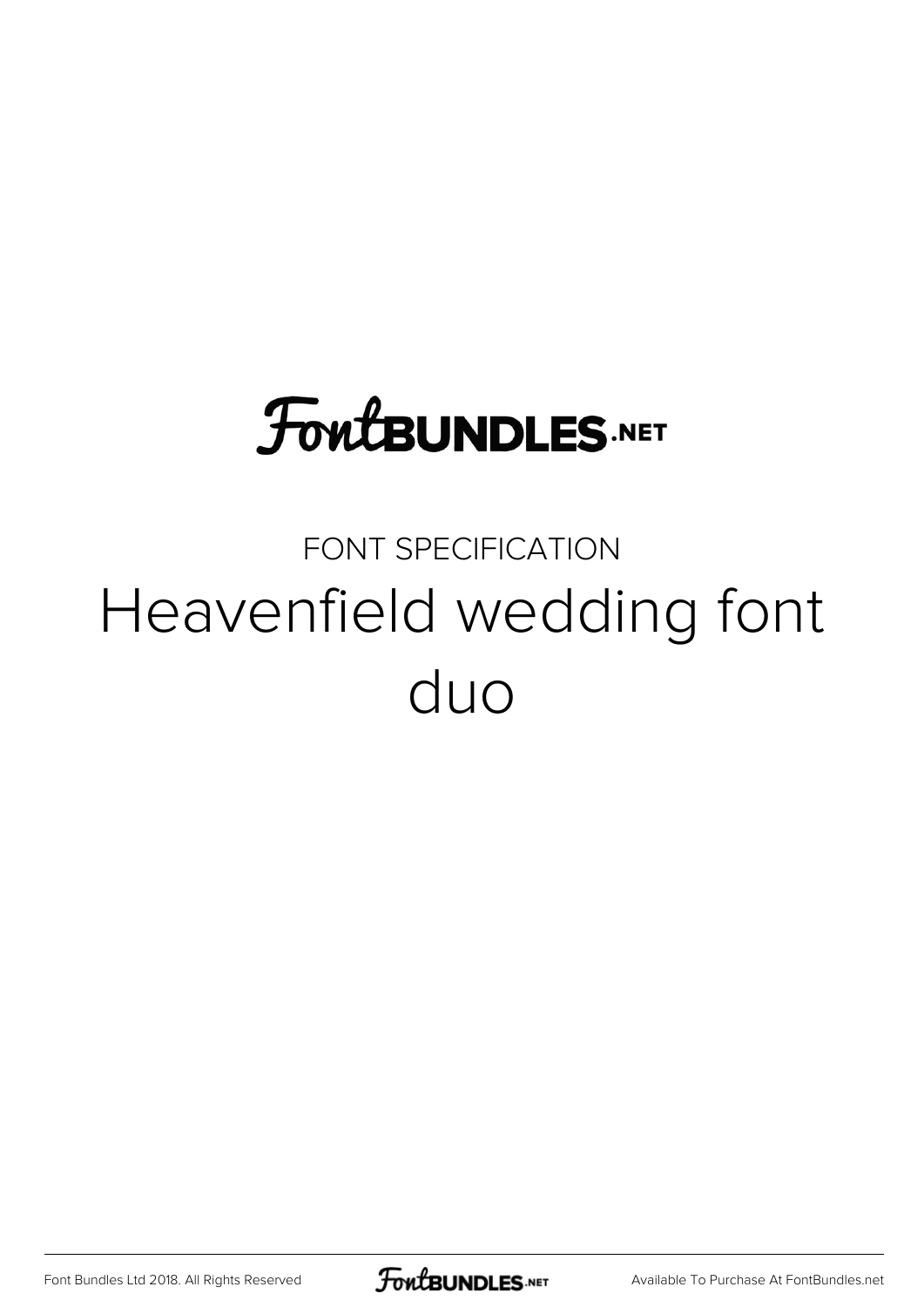### Heavenfield Typewriter - Regular

**Uppercase Characters** 

## ABCDEFGHIJKLMNO PQRSTUVWXYZ

Lowercase Characters

## abcdefghijklmno pqrstuvwxyz

**Numbers** 

## 0123456789

Punctuation and Symbols

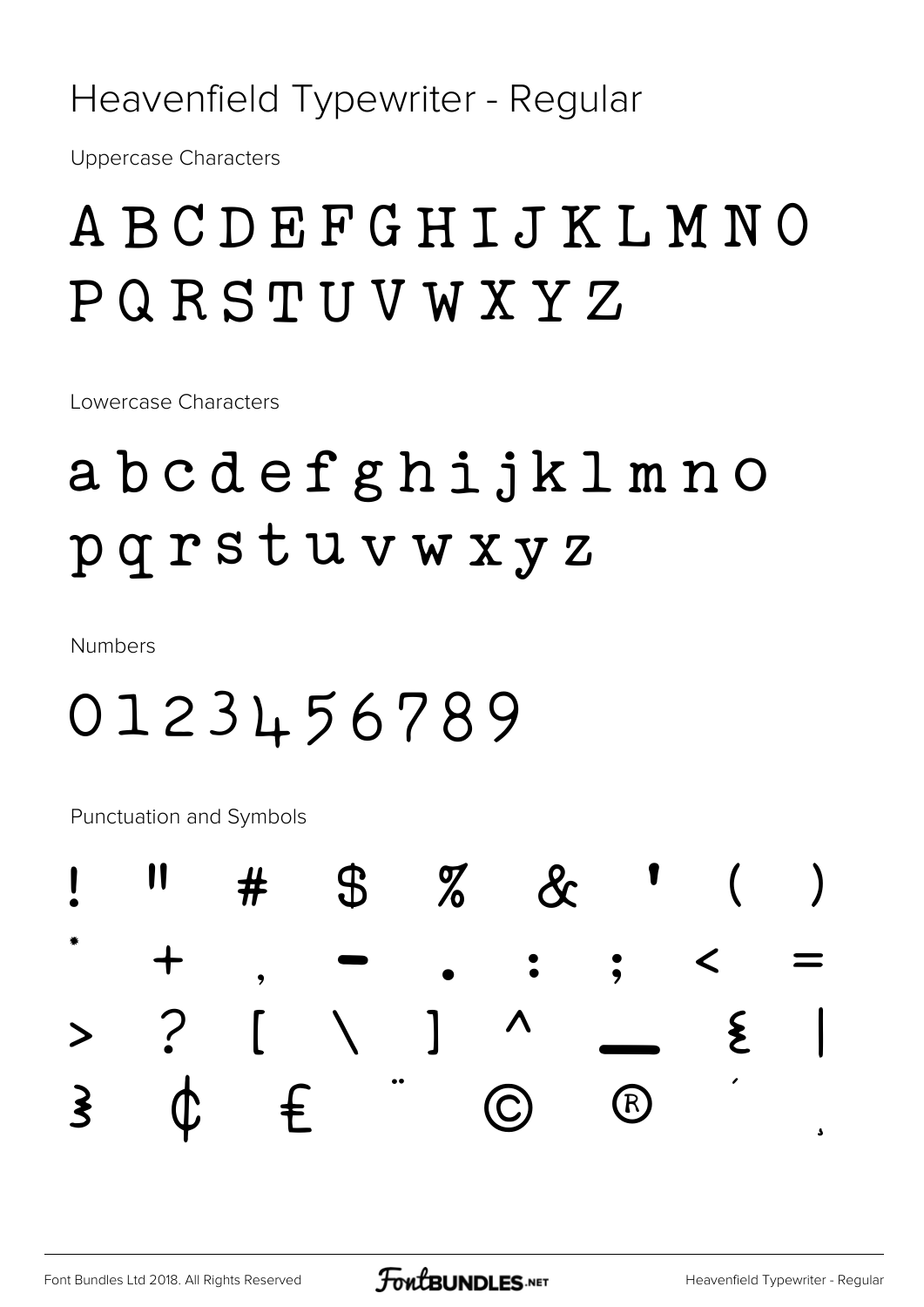All Other Glyphs

# À Á Â Ã Ä Å Æ Ç È É Ê Ë Ì Í Î Ï Ð Ñ Ò Ó Ô Õ Ö Ø Ù Ú Û Ü Ý Þ ß à á â ã ä å æ ç è é ê ë ì í î ï ñ ò ó ô õ ö ø

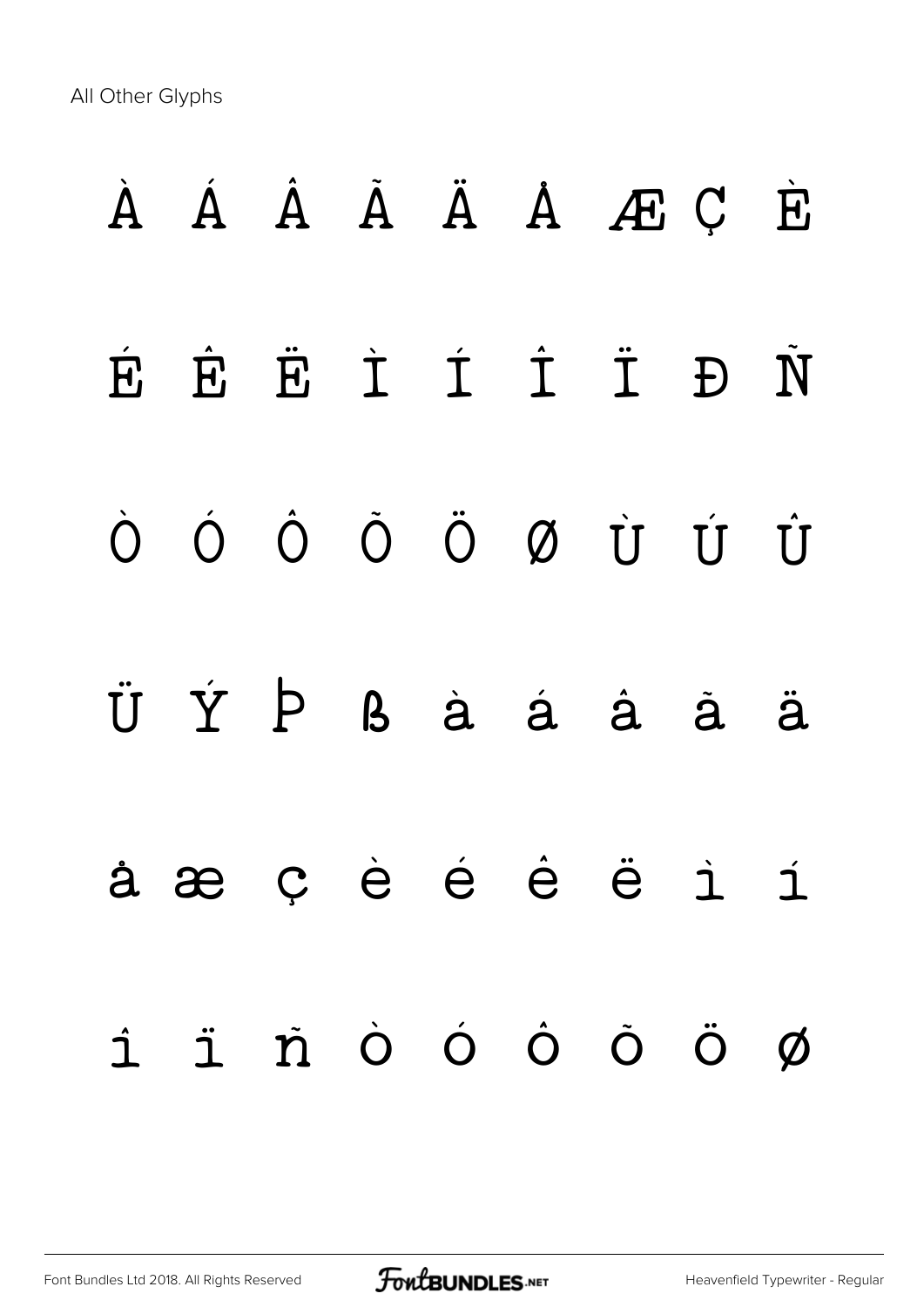### ù ú û ü ý p ÿ Œ œ Š Š Ÿ Ž Ž  $\ddot{\phantom{0}}$  $\bullet$  $\blacktriangle$  $\boldsymbol{u}$  $-66$  $\bullet$ ,,  $\blacklozenge$  $\mathbf{L}$



 $\cdot$   $\epsilon$ 

Font Bundles Ltd 2018. All Rights Reserved

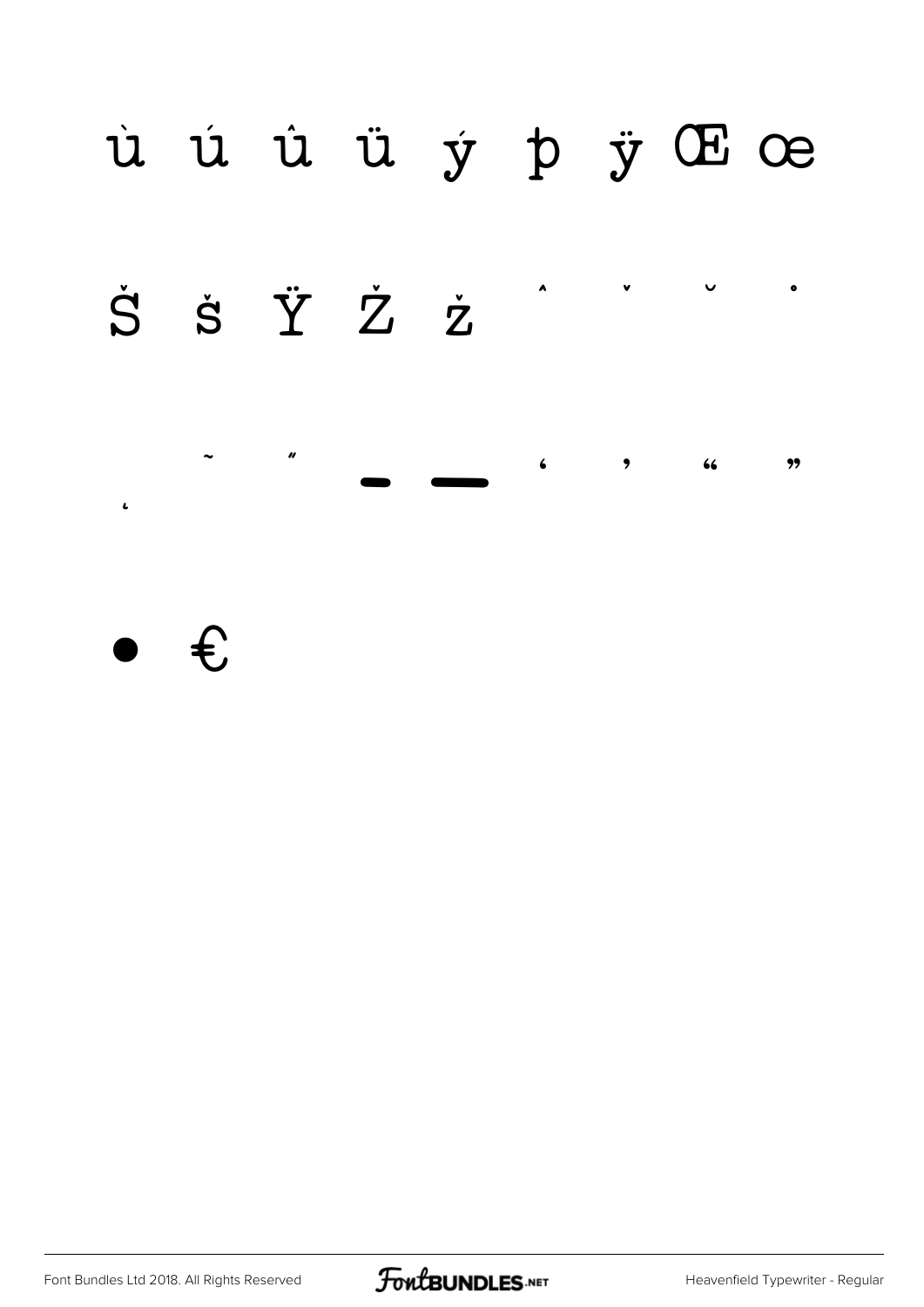#### heavenfield - Regular

**Uppercase Characters** 

## ABCDEFGHIJKIMOPQR **STUVWXY3**

Lowercase Characters

abcdefghijklmnopgrstuvwx

**Numbers** 

### $0123156789$

Punctuation and Symbols



All Other Glyphs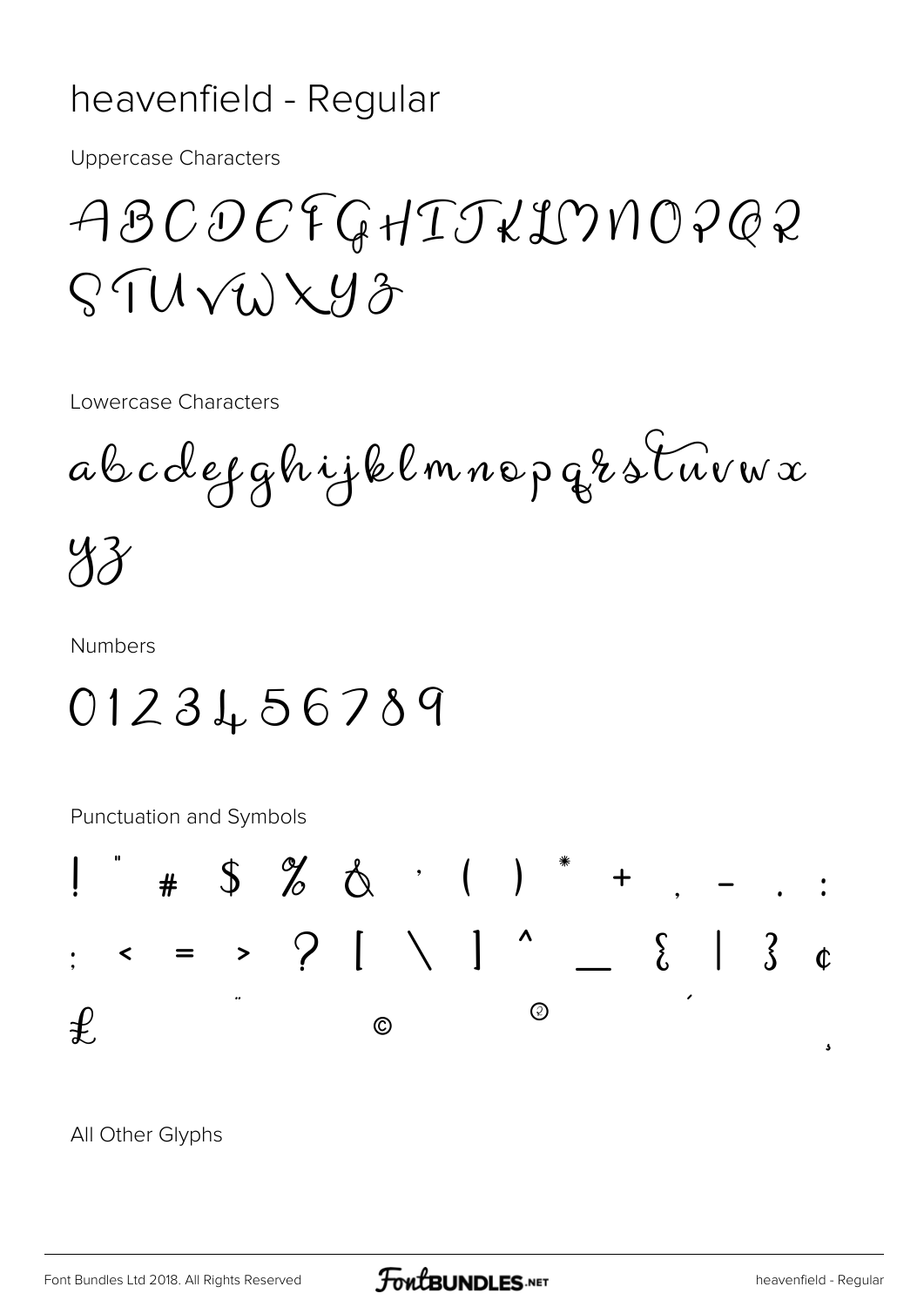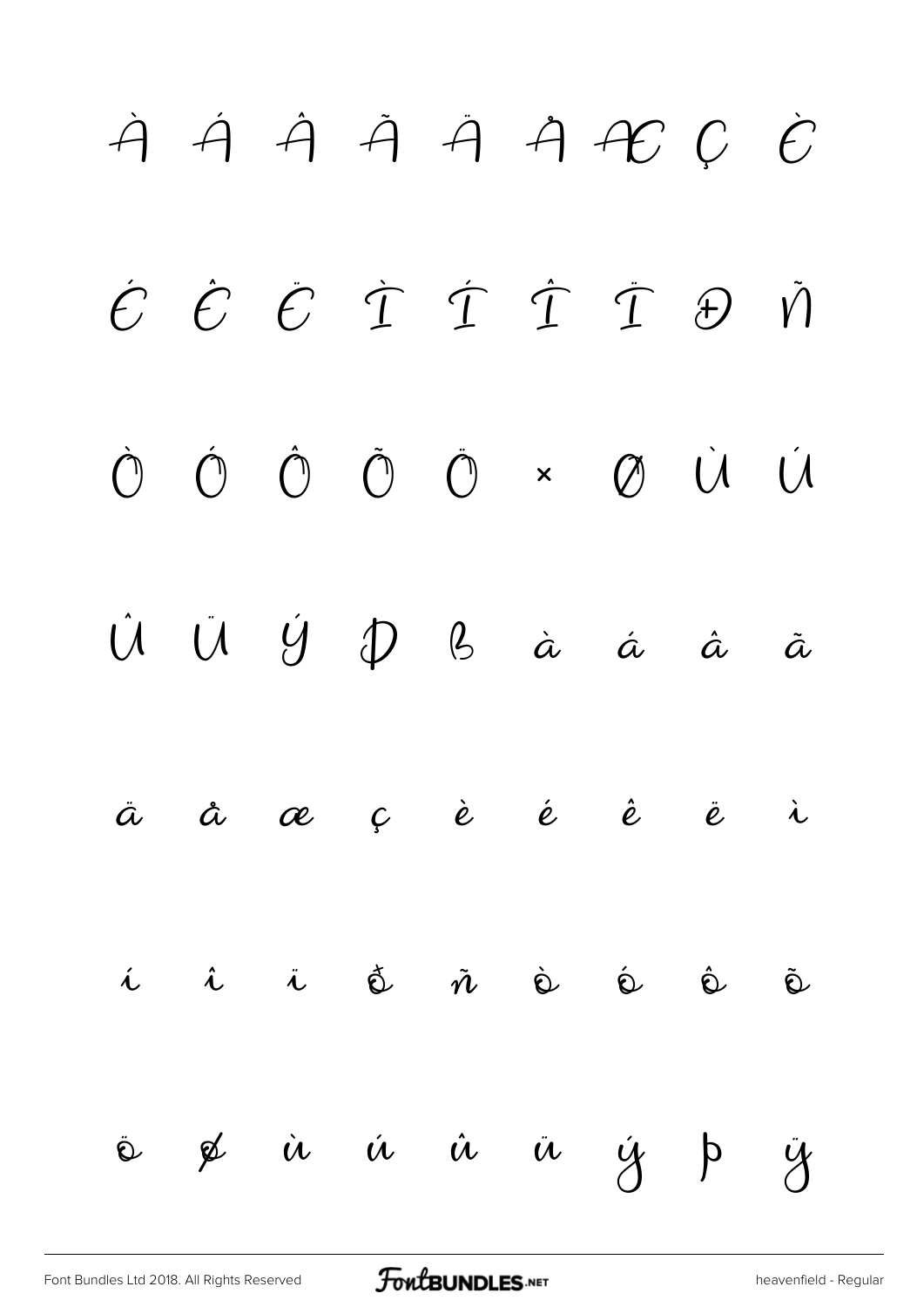

FontBUNDLES.NET